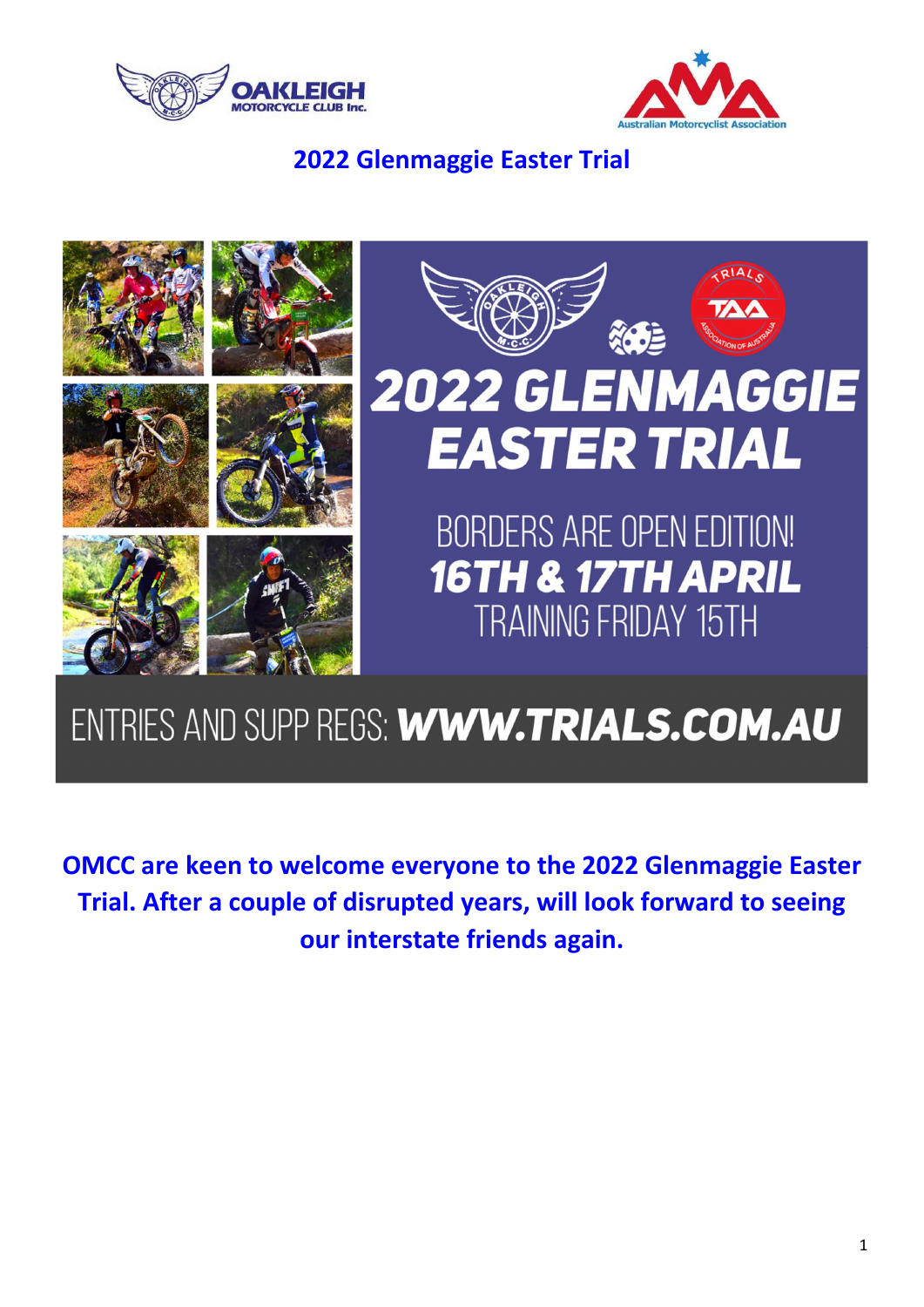



## 2022 Glenmaggie Easter Trial

**Dates:**  $16^{th}$  and  $17^{th}$  April 2022

- Venue: Greens Gully Bridge, Heyfield Jamieson Rd, Glenmaggie, Victoria
- Directions: From Glenmaggie, Travel north on the Heyfield Jamieson Rd (C486) for approximately 8kms.

Google Maps Reference: -37.854593, 146.706603

#### Key Items:

- Trial competition will be run under AMA rules and guidelines
- All riders MUST hole a current AMA membership.
- All riders MUST enter online.
- All riders must have correct colour nameplates.
- All riders must have protective riding gear as per AMA rules.
- Bike Types: Only trial type motorcycles allowed. Petrol and Electric Mini Bikes for juniors acceptable.
	- No motocross, trail or enduro bikes allowed.
- Riders: Each Ride must produce the completed self-scrutineering checklist of their bike before riders briefing.
- In the event of a tie, the rider with the greatest number of zero's is awarded that place. It may need to go back to their 1, 2, 3 or 5 points to determine their place.
- See schedule for PRACTICE times.
- First Aiders will be onsite.
- Number of sections and Laps will be discussed at riders briefing.
- All motorcycles to be ridden at WALKING pace through PITS and CAMPING AREA.
- All motorcycles to have an "engine cut-out lanyard" and must be "attached to the rider and bike at all times during riding".
- Refer to the AMA (Australian Motorcyclist Association) for all legal requirements.
- Minimum Entries: 3 entries to constitute a class except for sidecars with a minimum of 1.
- Grades may be combined with higher or lower grade if insufficient entries are received to constitute a class.
- The club reserves the right to cancel / combine classes at its discretion
- A \$30 camp fee per family (payable at entry). Each camper at the site must be living under the same address.
- No bins will be provided, all rubbish needs to be taken home.
- Camping from Thursday  $14<sup>th</sup>$  April and must be off site by mid Monday  $18<sup>th</sup>$  April.
- There will be NO catering.
- Any RIDER PRACTICING BEFORE RIDERS BRIEFING on Saturday or Sunday will get a 5 POINT PENALTY added to LAP 1's score. Except riding their bike to the Scrutineering area.

Referee:

#### TBC

Trials Boss:

**TBC**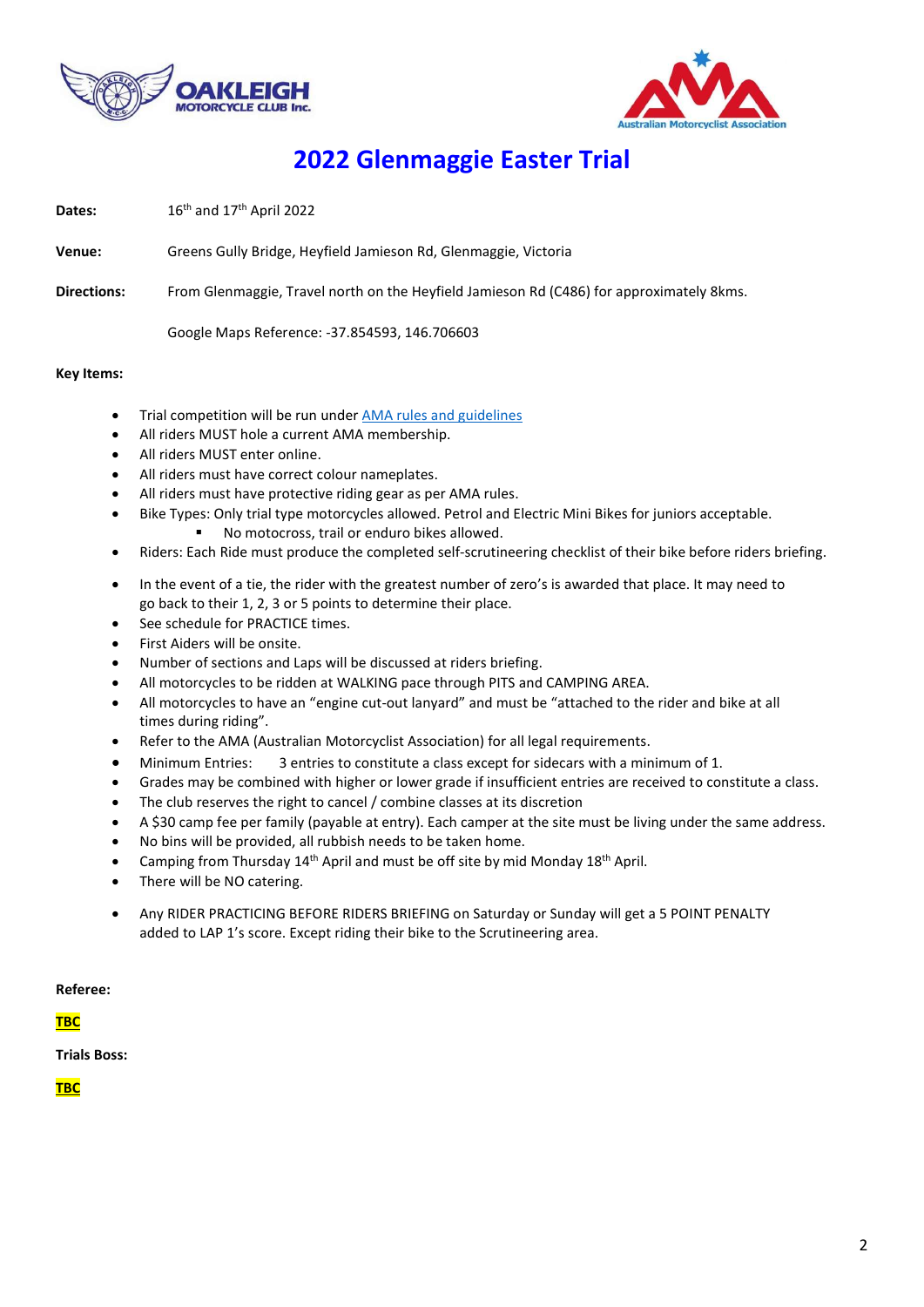



### Classes & Nameplate colour:

| Trial 1 (Expert)                                    | Green number plate             |
|-----------------------------------------------------|--------------------------------|
| Trial $2(A)$                                        | Red number plate               |
| Trial 3 (B), Masters (35 & over) & Sidecars         | Yellow number plate            |
| Trial $4+$ (C+)                                     | Blue with a plus               |
| Trial 4 (C), Vet 40+, Classic & Twin-shock combined | Blue number plate              |
| Trial 5 (Club-person), Juniors (Under 16),          | White number plate             |
| Beginners (Sub-junior)                              | White No number plate required |

Awards: OMCC Awards (trophies).

Riders competing in a class below their home state grading level will ride for no award.

|                                                                                                       | Entry<br>prior to<br>31 <sup>st</sup><br>March | Entry on or<br>after 1st<br>April |
|-------------------------------------------------------------------------------------------------------|------------------------------------------------|-----------------------------------|
| Family (Must live under the same address)                                                             | \$200                                          | \$260                             |
| Ride 2 days - solos and sidecars                                                                      | \$150                                          | \$195                             |
| Ride 1day only                                                                                        | \$85                                           | \$110                             |
| Ride 2 days, bring an observer for 1 day (limits apply, you will be charged \$150, but refunded \$65) | \$85                                           | \$110                             |
| Ride 2 days, bring an observer for 2 days (limits apply, you will be charged \$150, but refunded)     | \$0                                            | \$0                               |
| Ride one day, observe 1 day (limits apply, you will be charged \$85, but refunded)                    |                                                | \$0                               |
| Junior                                                                                                | \$65                                           | \$85                              |
| Minder (must hold an AMA membership)                                                                  | \$40                                           | \$52                              |

Camping Fees: \$30 per camp site (paid online at entry).

Each camper at the site must be living under the same address.

All online entries close on 9pm Wednesday 13<sup>th</sup> April - There will be NO entries taken after this date.

Online Entries: Can be filled out and paid using our Secure Online Entry Link: link

### Meeting Schedule (Saturday afternoon and evening):

- Friday Practice: 11am to 4pm. No OMCC rider can practice until all sections are complete
- Friday Training: Youth: 1pm-3pm (up to C grade), Adults: 3pm
- Sign in: 9:00am to 10.00am Saturday 16<sup>th</sup>
- Riders Briefing: 10:10am Saturday & 9:15am Sunday. Attendance at the Riders Briefing is compulsory
- Event Starts: Saturday 10:30am, Sunday 9:30am
- Event Concludes: Saturday 4:00pm, Sunday 3:00pm.
- Last lap cards to be handed in within 15 minutes of finish time. 1 point penalty per minute late.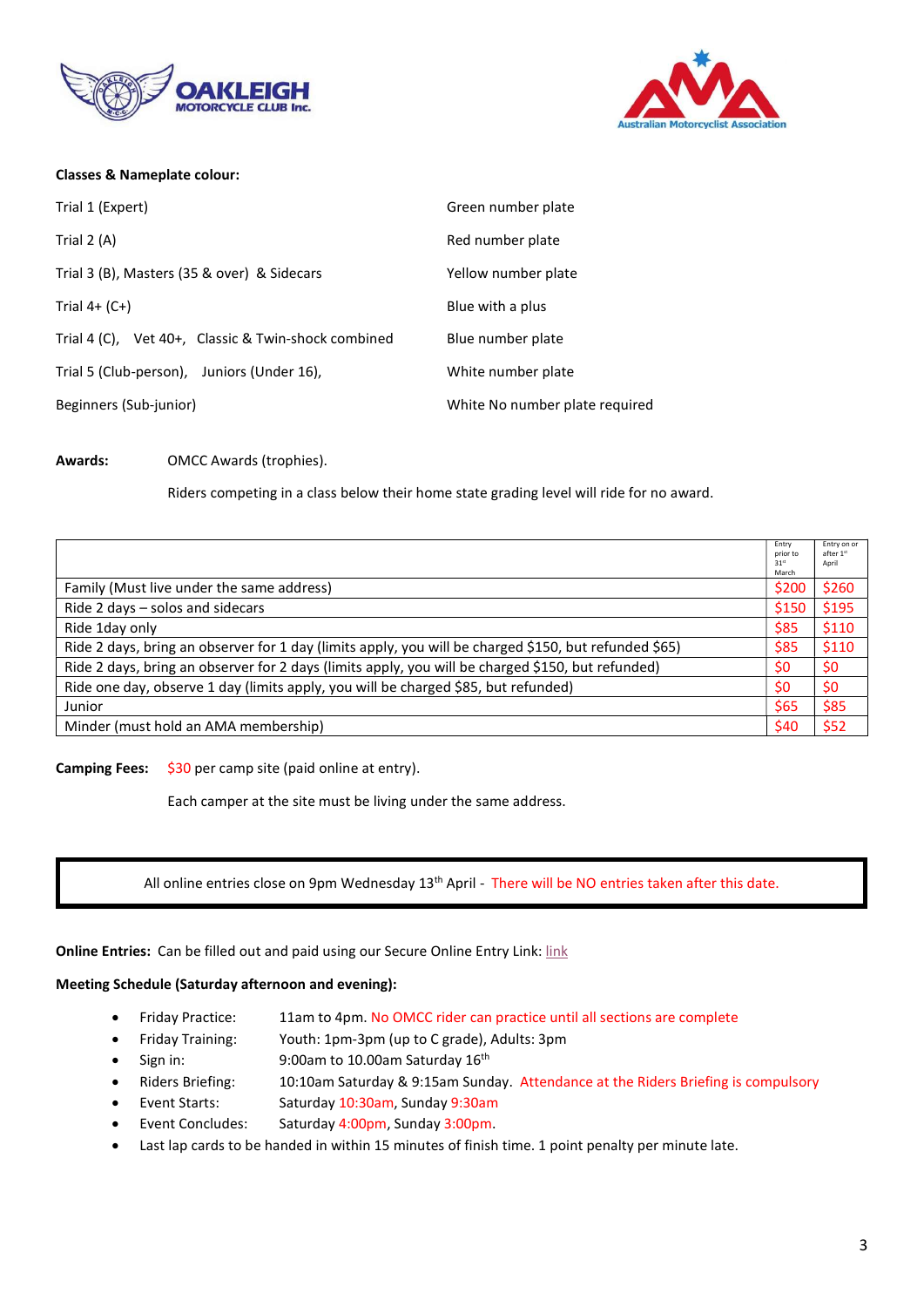



### DO NOT jeopardize future access to this site

Please observe restrictions imposed by the landowner:

- Spectators must park in the first car park; do not drive across the creek
- Ride at walking pace only in the camping areas
- DO NOT ride on hills facing the road
- DO NOT ride outside practice or event times
- No TRAIL or ENDURO type bike can be ridden at any time except observers/event organisers riding out to their designated section.
- Breaches will incur penalty points and/or event exclusion
- Take your rubbish home

#### Current Fire Danger Period Requirements

Barbecues and campfires for warmth or comfort are permitted as per CFA instructions only if:

- The wind is not more than 10kph
- The fire is lit in a properly constructed fireplace or trench at least 30cm deep
- The fire is not within 7.5 metres of a log or stump
- The ground and air space within 3 metres are clear of flammable material
- The fire and fuel used are the minimum necessary for the purpose and do not occupy an area of more than 1 square metre
- A person is in attendance at all times while the fire is alight.

Note that in accordance with the CFA Act, a "properly constructed fireplace" means a fireplace that is constructed of stone (rocks), metal, concrete or any other non-flammable material so as to contain the perimeter of the fire.

A commercially produced barbecue would be considered a properly constructed fireplace.

Use of a fire bucket is recommended and all fires must be totally extinguished before leaving.